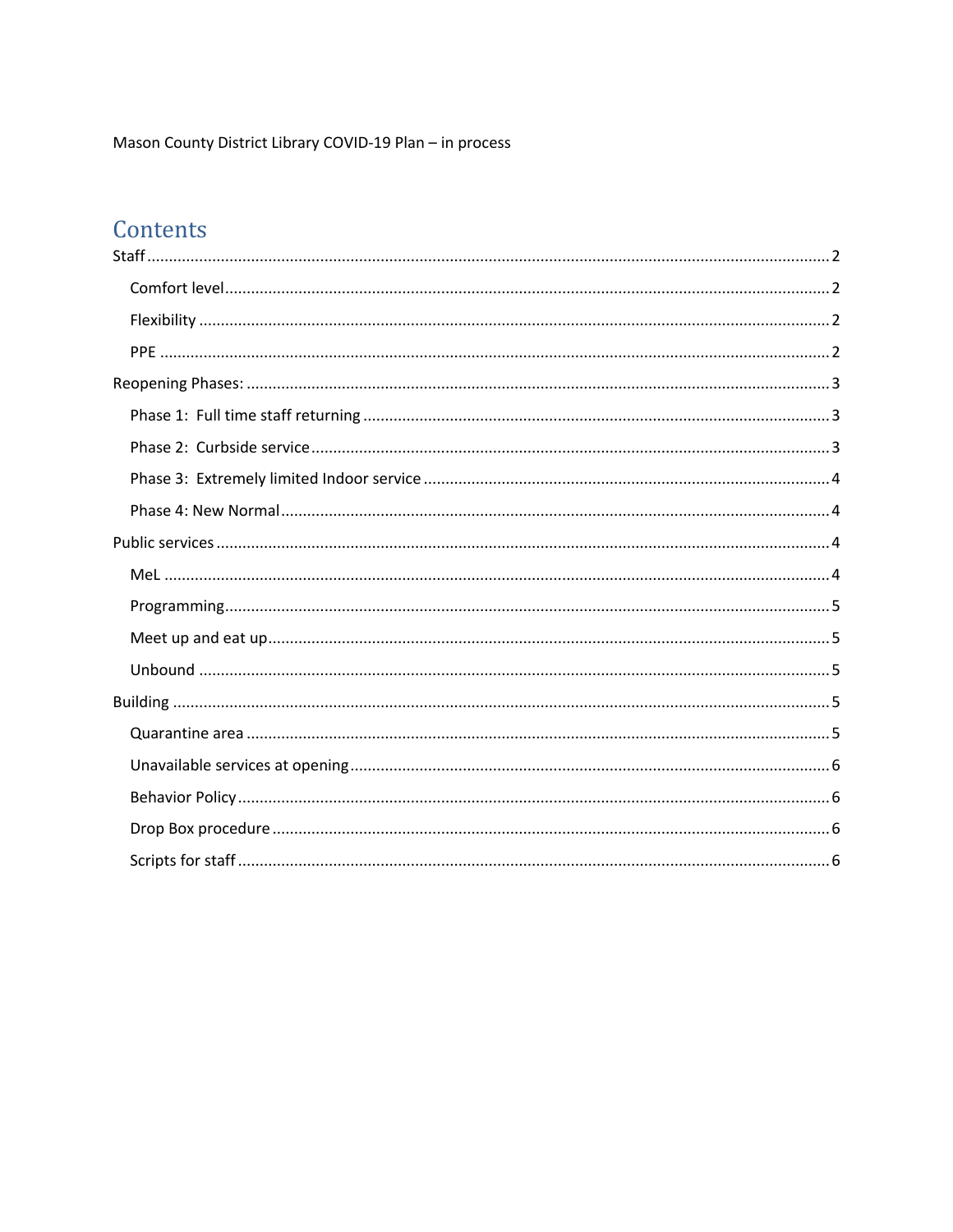# **Staff**

#### Comfort level

- Please come to Sue, Patti or Eric with concerns and questions about how we will be reopening.
- We will do our utmost to make sure that everyone is able to return on a timeline they feel comfortable with.

# Flexibility

- As the Coop Director's Reopening guidelines point out, we will need to be extremely flexible during this time frame:
	- o Our workload, job duties, and schedule are going to be up in the air.
	- o Some situations are going to challenge our sense of fairness.
	- o Some situations are going to make us feel uncomfortable.
	- $\circ$  Some situations are going to require patience and empathy, even more than our normal routine.
	- o Some situations are going to require choices between two "less-than-ideal" options.
- The good news is:
	- o It is temporary!
	- o You can communicate with Sue, Patti, Thomas, Emily, or Eric. We are all available, transparent, and open to your concerns.
	- $\circ$  The library board, the library administration, the community, the patrons and the team ALL want us to succeed, be safe, and lead by example.
	- o We are looking out for you, even when we can't make it perfect.

#### PPE

- Staff will be provided with: Gloves, homemade masks (including brown paper bag for storage), sanitizer.
- Staff be trained on effective use of PPE.
	- $\circ$  Staff will keep their masks in brown paper bags in their cars, and put them on as they enter the library, using the straps only, and not touch the front of the mask.
	- o Staff may be able to leave masks in laundry basket for overnight cleaning.

# **Continuity**

- In the event that the director or assistant director becomes unable to fulfill their functions, full time and/or Librarian Assistant 1 positions may be asked take over some duties temporarily.
- Vouchers may be countersigned by Director, Assistant Director, Branch Manager, Head of Circulation, Board members, or the employee responsible for deposits and transmittals.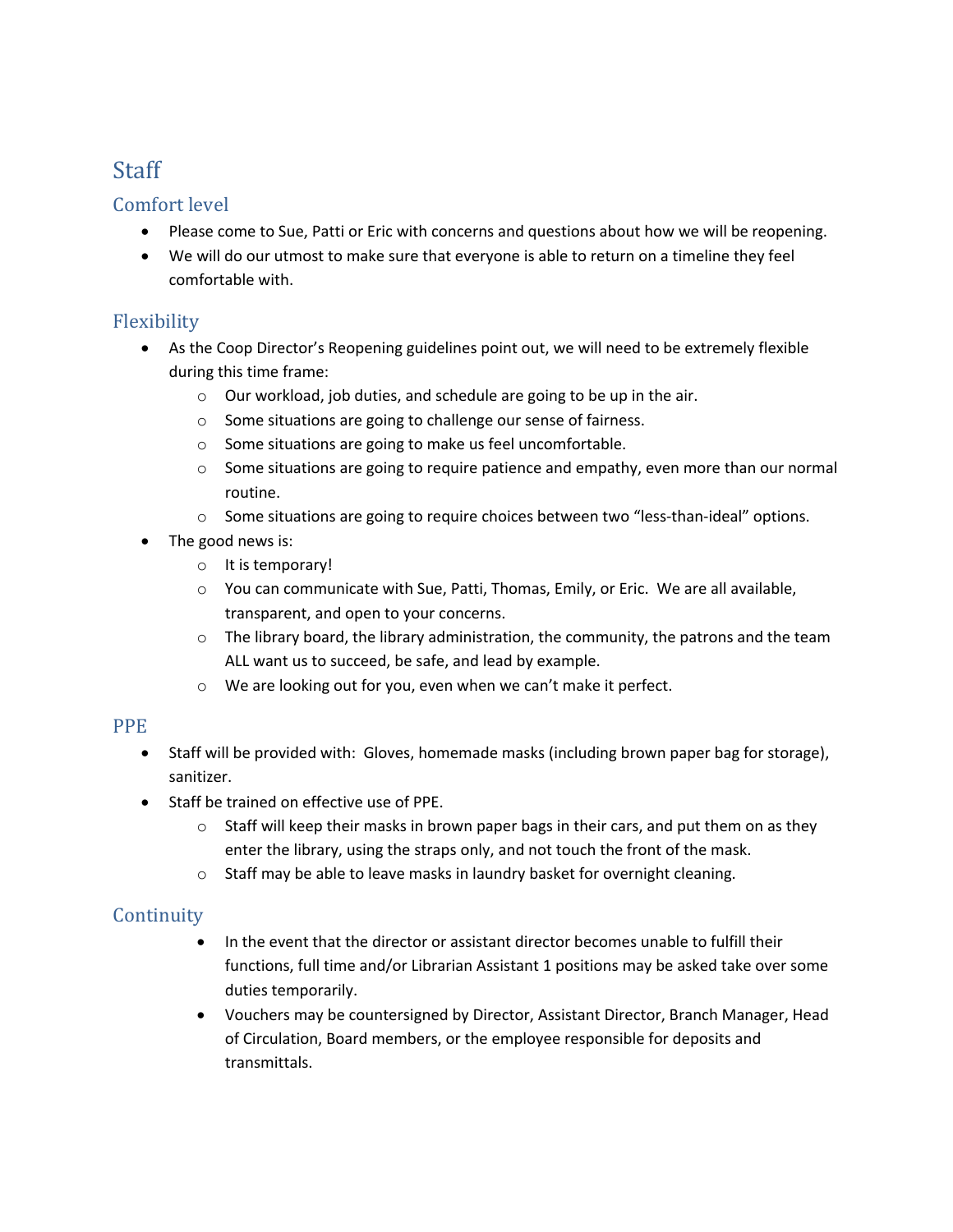# Reopening Phases:

#### Phase 1: Full time staff returning

- When the Executive Stay at home order is lifted, full time and some Librarian Assistants 1 and 2 (as needed) will return to work to perform administrative tasks, and to prepare for opening. Tasks will include:
	- o Cleaning personal desks and workspaces to be ready for regular disinfectant.
	- o Cleaning surfaces, decluttering, perform walk-through to address each area.
	- o Shelving materials, cataloging materials, checking in and out.
	- o Answering phones, providing online reference, creating web content.
	- o Laundry for masks, towels, vests.
- Reduced hours (9-5pm, M—F).
- There will be no more than 6 people in the Ludington library at one time. Scottville will have no more than 3 people at once. My Cleaning Lady (Robin Knudsen) may be brought in for regular cleaning duties.
- Phase 1 may last for a few days to a week.

#### Phase 2: Curbside service

- After the library has properly prepared for opening, the library will accept book requests **through the Apollo catalog,** via email, text or phone. Library staff will receive the requests, check requested items out and place on hold shelf. Blue bins will continue to circulate between branches. Patrons will use the phone or text Gabbie to alert staff that they are at the door. Librarians will deliver books to patrons without contact.
- At first, we will be able to fulfill holds on titles through the Apollo catalog. Once the rush has passed we may be able to open up to reader's advisory.
- OPENING TO PUBLIC DEPENDANT ON ADEQUATE PPE.
- Reduced hours for staff (9am-6pm).
- Restrooms will remain closed to the public at this time.
- The library will remain closed to the public. Service will only be outdoors.
- Curbside pickup will be available for limited time during the day (11am-6pm Mon Sat).
- Printing will be available through Library Gear with curbside pickup.
- Staff will wear masks and gloves at this time.
- Staff will be able to accomplish normal library tasks during this time, including cataloging, shelf reading, inventory, projects, and administration.
- There will be no more than 6 people in the Ludington Library at one time, and no more than 3 in Scottville.
- Phase 2 may last for several weeks, depending on when larger numbers are allowed to gather in Michigan. Once 10 people are able to gather, we may consider opening to offering lobby pickup rather than outdoor. Once gatherings are allowable for 50 or more, the library may move to phase 3.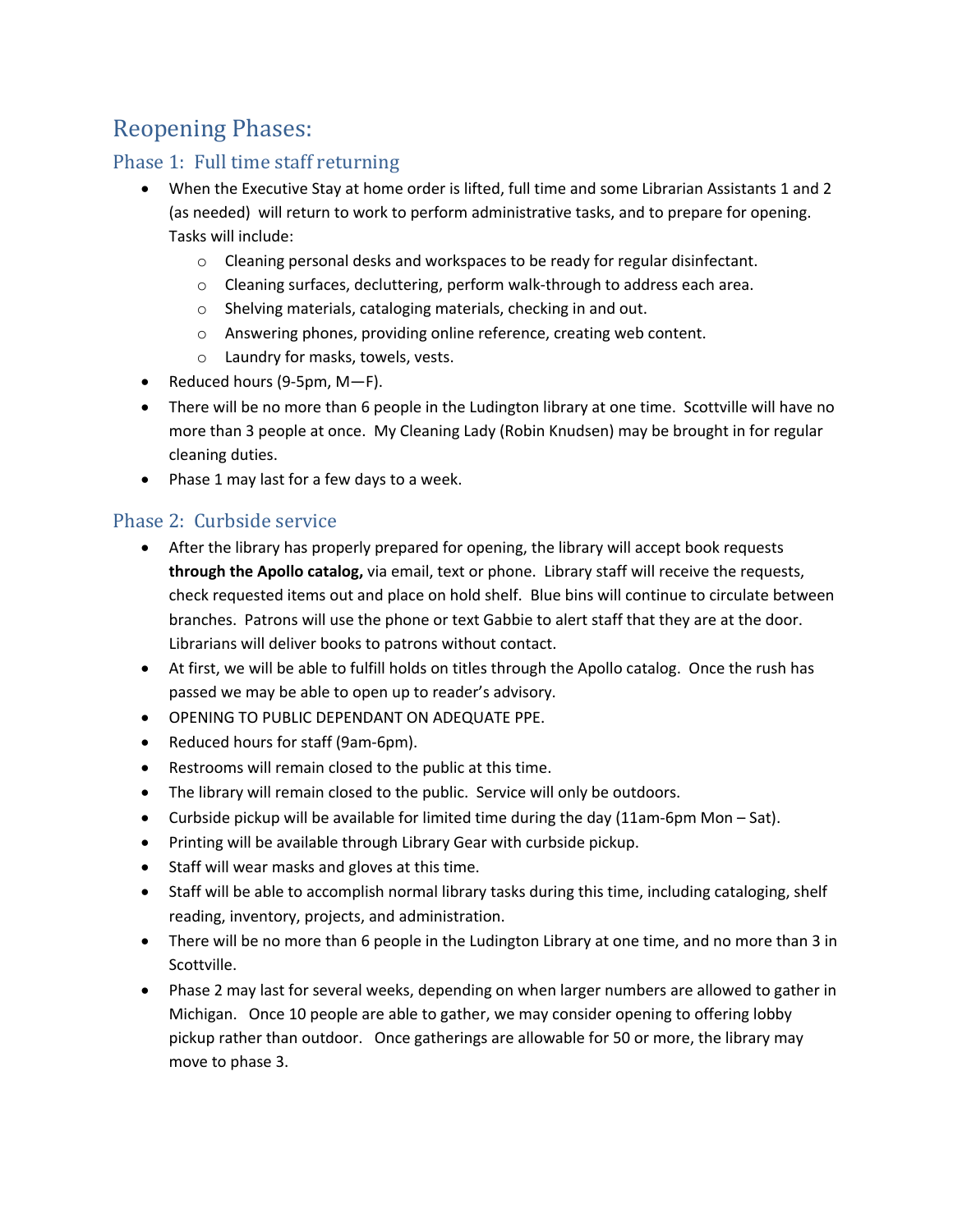#### Phase 3: Extremely limited Indoor service

- The library will attempt to limit contact by restricting certain library activities such as lounging and computer usage, programming, and use of meeting rooms. Library may include Library Assistant 1 & 2, Circulation Clerks, and pages in this phase. Increased precautions will include
	- $\circ$  At first, we might have limited hours similar to earlier phases. We might expand to full hours at some point.
	- o Spaced adult computers, limited or no J area computers.
	- o No more toys in the J area.
	- o Limited or no programming.
	- o No lockers, no access to printer room except staff, no access to History Room.
	- o Six foot distant markers on floor to indicate spacing.
	- o Reduced circulation points.
	- o Quarantine for incoming items.
	- o Separation of staff, using empty meeting rooms for spacing.
	- o Continued PPE usage by staff.
	- o PPE usage and/or availability for patrons. Update behavior policy to reflect mask usage for patrons, distancing.
	- o Restrooms will be open, cleaned and disinfected regularly.
	- o MeLCat service will be limited at first to returning items currently in the system. Requesting will be turned on TBD.

#### Phase 4: New Normal

• Once restrictions are lifted, the library will return to mostly normal services, with an eye toward caution and being model citizens in the community. Summer reading program will operate primarily online, large programs will be cancelled or postponed, and the library will continue to focus on how to keep patrons safe until vaccines or herd immunity are available.

# Public services

#### MeL

- Currently, requesting and the label maker are turned off, meaning NO MeL Work can be done. When things start up again, Mel will reopen in 3 phases.
	- $\circ$  Phase 1 Outgoing.
		- Will begin when 80% of libraries report that MeL staff is returning to work.
		- Check in OUR items that were to be sent to borrowing libraries. This was done already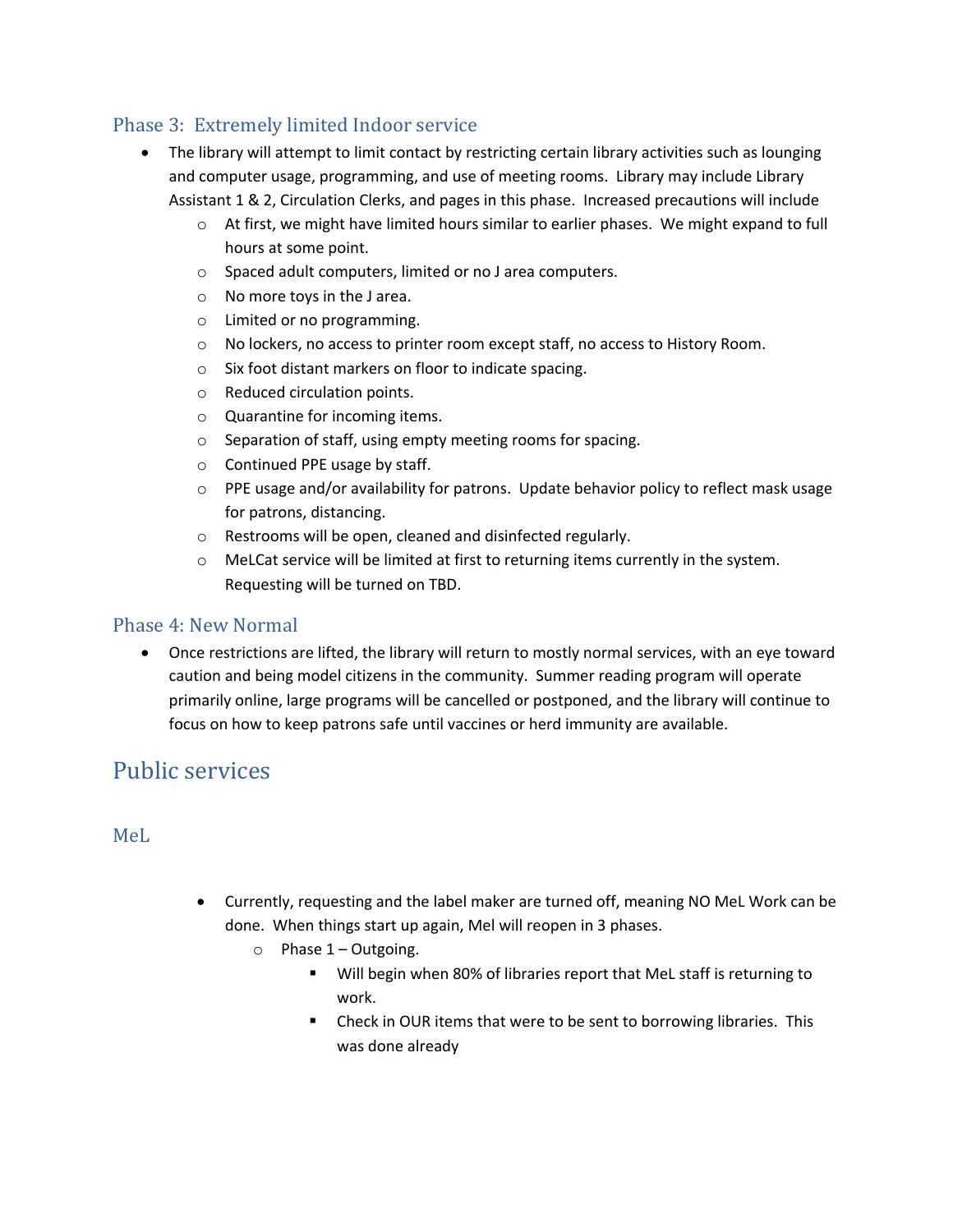- Check in and send out items to their owning libraries. This will take a long time and there will not be enough space in RIDES delivery vans to get things out all at once.
- Some libraries MAY choose to circulate items that had remained on Holds shelf during this time. MCDL cleared Holds shelf so this will not apply.
- o Phase 2 Incoming
	- Bins have been in storage at hubs and will be coming in. Items will be sent back to owning libraries, probably.
	- Incoming returns will be processed and quarantined and reshelved.
- o Phase 3 Requests turned on
	- This will happen once things the majority of libraries are open and the backlog has been reduced. Could be months before a plan to allow requests is in place.

### Programming

- Decreased programming planned for the foreseeable future.
- Many programs are available virtually.
- Continue to host virtual story times, virtual baby time.
- Wandoo reader. Summer reading program.

#### Meet up and eat up

- State of Michigan is hoping to have libraries continue to be sites.
- Will work with Mary Jo to determine best practices—most likely "grab and go" lunches.
- Possibly add Scottville branch as a pickup site.

# Unbound

• Will start up once students are back in classrooms.

# Building

#### Quarantine area

• LUDINGTON -- The West Shore Bank Room shall be considered quarantine zone for anything that needs to decompress for a set period of time (24 hours).